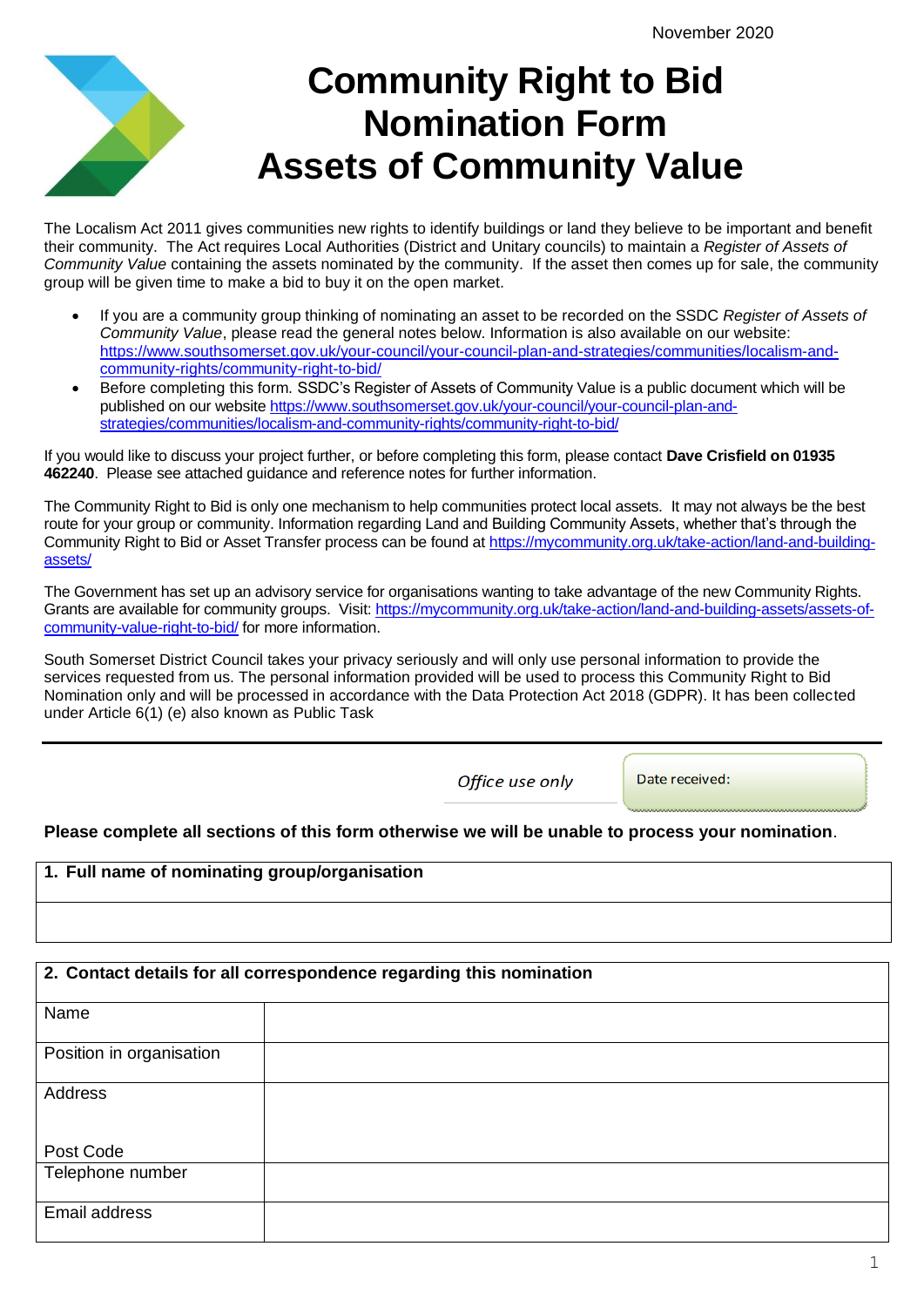| 3. What type of group/organisation are you? (please read reference note <sup>1</sup> for further advice)                                                                                                                                                                                                                                                                                                                                                                                                                                                                                           |                                                |                                                                       |  |  |
|----------------------------------------------------------------------------------------------------------------------------------------------------------------------------------------------------------------------------------------------------------------------------------------------------------------------------------------------------------------------------------------------------------------------------------------------------------------------------------------------------------------------------------------------------------------------------------------------------|------------------------------------------------|-----------------------------------------------------------------------|--|--|
| <b>Organisation type</b>                                                                                                                                                                                                                                                                                                                                                                                                                                                                                                                                                                           | Please insert a tick<br>against all that apply | <b>Registration number of charity</b><br>and/or company if applicable |  |  |
| <b>Parish Council</b>                                                                                                                                                                                                                                                                                                                                                                                                                                                                                                                                                                              |                                                |                                                                       |  |  |
| Neighbourhood Forum                                                                                                                                                                                                                                                                                                                                                                                                                                                                                                                                                                                |                                                |                                                                       |  |  |
| *Unincorporated group                                                                                                                                                                                                                                                                                                                                                                                                                                                                                                                                                                              |                                                |                                                                       |  |  |
| Charity                                                                                                                                                                                                                                                                                                                                                                                                                                                                                                                                                                                            |                                                |                                                                       |  |  |
| <b>Community Interest Company</b>                                                                                                                                                                                                                                                                                                                                                                                                                                                                                                                                                                  |                                                |                                                                       |  |  |
| <b>Industrial and Provident Society</b>                                                                                                                                                                                                                                                                                                                                                                                                                                                                                                                                                            |                                                |                                                                       |  |  |
| Company Limited by Guarantee                                                                                                                                                                                                                                                                                                                                                                                                                                                                                                                                                                       |                                                |                                                                       |  |  |
| *Unincorporated bodies should have a minimum of 21 members who are on the electoral roll within South<br>Somerset and must not distribute any surplus it makes to its members. If relevant, please confirm the number<br>of such members by including a separate list with name, signature and postcodes of members. If they are<br>registered to vote in the area of a neighbouring local authority, rather than South Somerset, please confirm<br>which area that is. This personal information will not be used for any other purpose unless the individual's<br>permission is expressly given. |                                                |                                                                       |  |  |

### **4. Local connection (please read reference note <sup>2</sup>before completing)**

#### **5. Name of Parish in which the asset is located**

#### **6. Name, address and description of property/land you are nominating (please read reference note <sup>3</sup> before completing).**

| Name of asset                                           |  |
|---------------------------------------------------------|--|
| What is it? (e.g. pub, local<br>shop, car park, field)  |  |
| Address                                                 |  |
| Post Code                                               |  |
| <b>Ordnance Survey Map</b><br>reference (if applicable) |  |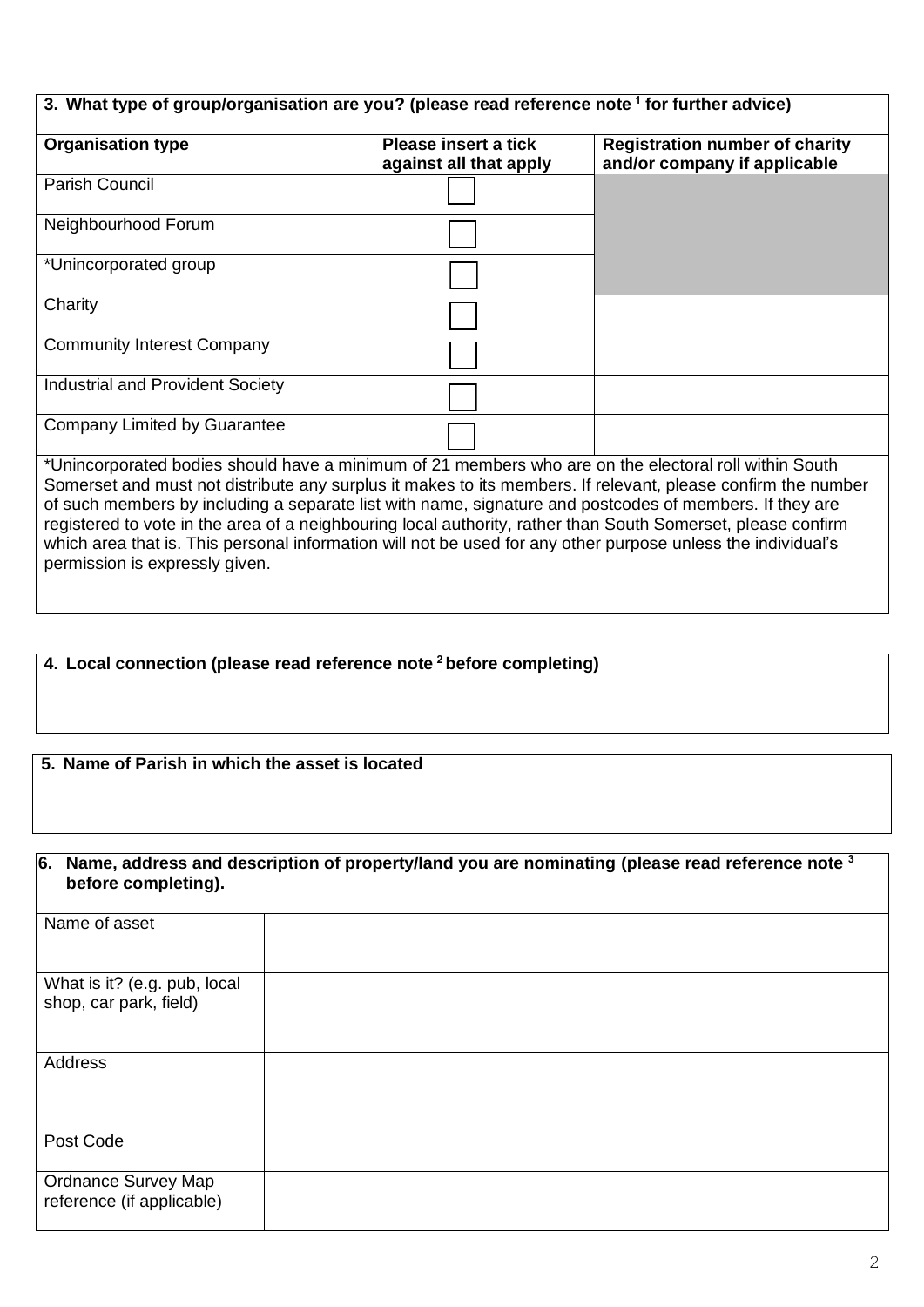| 7. Owners and others with an interest in the building or land. (Please read reference note <sup>4</sup> before |
|----------------------------------------------------------------------------------------------------------------|
| completing).                                                                                                   |

| Current owner's name and<br>address        |  |
|--------------------------------------------|--|
| Current leaseholder(s)<br>name and address |  |
| Current occupants name<br>and addresses    |  |

| 8. Please use this space to tell us in as much detail as possible about how the Property/Land you are<br>nominating has contributed to the social wellbeing and interests of the local community. Please provide as<br>many examples as you can of the kind of uses/activities that the asset has contributed to the social wellbeing<br>and interests of the local community (see reference note <sup>5</sup> before completing) |
|-----------------------------------------------------------------------------------------------------------------------------------------------------------------------------------------------------------------------------------------------------------------------------------------------------------------------------------------------------------------------------------------------------------------------------------|
| 9. Please use the space provided to tell us in as much detail as possible about how in the future, the<br>proposed uses of the Property/Land you are nominating will further the social wellbeing and interests of the<br>local community. Please include examples of proposed uses/activities. This may be different from the<br>previous use. (see reference note <sup>5</sup> before completing)                               |
| Are there any restrictive covenants on the future use? (Please read reference note <sup>6</sup> before completing).<br>If yes, please give details/evidence:                                                                                                                                                                                                                                                                      |

**Signature.** By signing your name here (if submitting by post) or typing it (if submitting by email) you are confirming that the contents of this form are correct, to the best of your knowledge. Please note that details of any addresses provided in this form will be published on the Council's Register of Assets of Community Value which is available on the South Somerset District Council website. By signing this form you are accepting that these details will be published and available to members of the public.

Signature:

Print name:

Date:

**Please include a Map highlighting the building or outline of land with this form.**